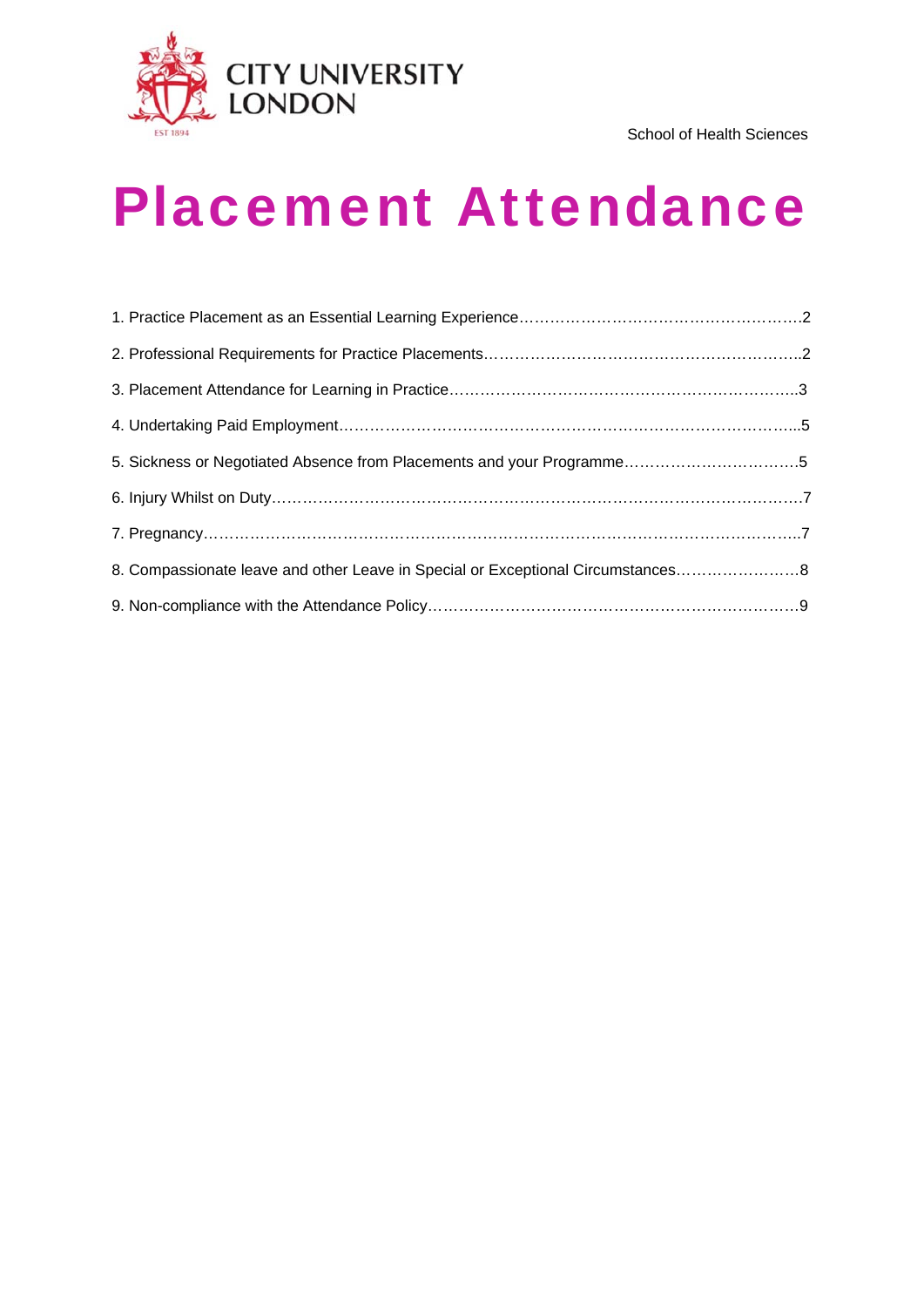

# **1. Practice Placement as an Essential Learning Experience**

Practice placement experiences are an important part of learning to become a nurse or a midwife. They provide opportunities for you to refine and further develop the skills that you have learned in skills laboratories and the classroom by working in real life professional practice situations. Learning to develop your professional knowledge and to relate your reading whilst working and learning in your practice placement means that you need to make the most of every opportunity to work alongside experienced practitioners and to give care either under close supervision or, once your mentor has judged you to be safe, by working under their distant supervision.

As a student of City University London, School of Health Sciences, you have permission to enter the practice placement setting by virtue of the allocation list which is a substitute for an honorary contract. As a result you receive indemnity insurance cover, but only providing, you act in accordance with the policies and procedures of the placement provider and City University London at all times.

Being classed as supernumerary to the regular staffing team of your placement means there are sufficient staff to deliver the required care for the shift. Your supervision and support is not normally calculated into the staffing levels and so the care activities that you are asked to undertake not only provide you with the experience and learning opportunities that you need but also frees your mentor to support you.

Preparing for your placement is essential if you are to get the best of the experience. Staff will expect you to have done some preliminary reading about the placement, the special aspects of care that are provided by the placement staff and that you have studied your related subject theory. You need to make sure that you have all your practice related documents with you when you start as they will enable your mentor to give you the support that you need.

Before you first start on your placement it is essential that you alert your mentor of any factors that may affect your ability to work and learn successfully. Some factors such as pregnancy, or a mental or physical disability or if you have any form of learning need such as dyslexia, may pose a health and safety risk to you and your patients. Your mentor will then make arrangements for any reasonable adjustments to be made.

Moving to a new placement, especially in the early stages of your programme can be both exciting and disorientating. Each time you will need to get know a different group of practitioners, their styles of working and communicating and their expectations of you. Additionally, you will be learning about the needs and health care delivery of a different client group. Undertaking your preliminary preparation will shorten this uncomfortable settling-in period. As you become more skilled you will find it gets quicker to adjust, and of course that depends upon you making the best of every learning opportunity.

# **2. Professional Requirements for Practice Placements**

The amount of time that you spend in practice has been specified by the professional statutory body, the Nursing and Midwifery Council (NMC), and your programme has been designed to ensure you meet these requirements. If you are taking a three year degree in nursing (RN/BSc (Hons)) or a shorter post graduate diploma (RN/PG Dip) pre-registration programme you are required to complete 2300 hours of practice experience for nursing. If you are taking the shorter RN/PG Dip route then the number of practice hours may be reduced if you have been able to use the accredited prior learning process (APL) to adjust these hours. If you cannot APL clinical hours then a clinical placement will be offered at the end of your programme to enable you to complete the necessary number of clinical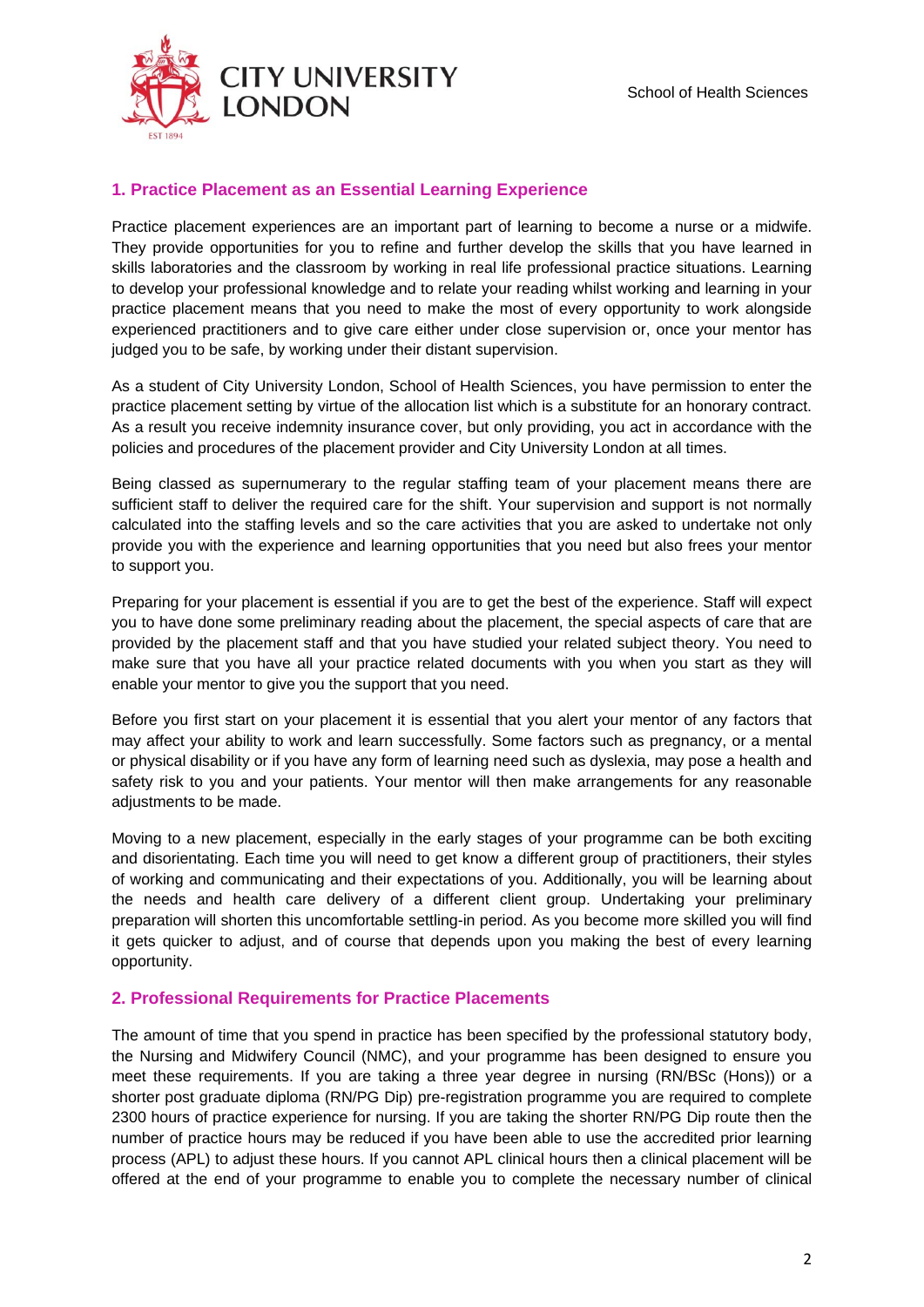

hours. If you are taking a three year degree in midwifery (RM/BSc (Hons)) you are required to complete 156 weeks with 60% of this being in practice or 78 weeks (RM/PG Dip) if you are registered with the NMC as a nurse level 1. Another requirement is that during your practice placement experiences, you must have experience of the 24-hour care of patients as well as of the full range of care over a seven day week. This means that by the final parts of your programme (Part 3) you will be expected to work morning, evening, night and weekend shifts, and we will be more specific about this further on.

Working a seven and half hour (7.5) shift gives you the opportunity to learn the daily routines, to be involved in care delivery repetitively and to develop your professional skills and knowledge. Becoming a successful nurse or midwife depends upon you having this kind of repetitive exposure to practice and allows you to develop a repertoire of knowledge that you can use when delivering care to individual patients (Benner, Tanner et al 1996). Research indicates that when students have grasped the daily routines and activities they can then begin to see the relevance of their formal classroom knowledge and to use and expand it (Spouse 2003). This makes learning in and from practice a reality.

### **Interruptions to your programme**

If you find that you need to interrupt your programme for any reason, you will not be able to apply for professional registration until you have made up all the required clinical and theory hours. This can sometimes be longer than the amount of time that was outstanding when you took a break and is due to Nursing and Midwifery Council requirements.

# **Registration**

Successful registration with the Nursing and Midwifery Council is dependant not only upon successful completion of assignments and learning outcomes but evidence that you are fit to practise and this includes health, personal conduct and completion of all your practice hours. This information is taken from your practice placement records for the whole of your programme.

# **3. Placement Attendance for Learning in Practice**

The School of Health Sciences and its placement partners work collaboratively to provide you with the best possible practice placement experiences and your shift times will be designed to facilitate these. During your practice placement you will be supervised by members of staff who have been trained to do so and you will be given their name when you first start your placement.

We are conscious that many of our students have family responsibilities and we will do our best to support you to meet these. However we make the assumption that your priority is to become a registered midwife or nurse and that you have made the necessary arrangements for adequate support so that you can be punctual and reliable throughout your programme and particularly in your attendance at your practice placements.

#### **3.1 In Summary During your Placement Shifts you Will:**

- i) work 40% of your shifts with your supervisor/mentor/sign off mentor or associate mentor.
- ii) receive constant supervision and support from named, suitably qualified and experienced practitioners on each of your practice placement shifts.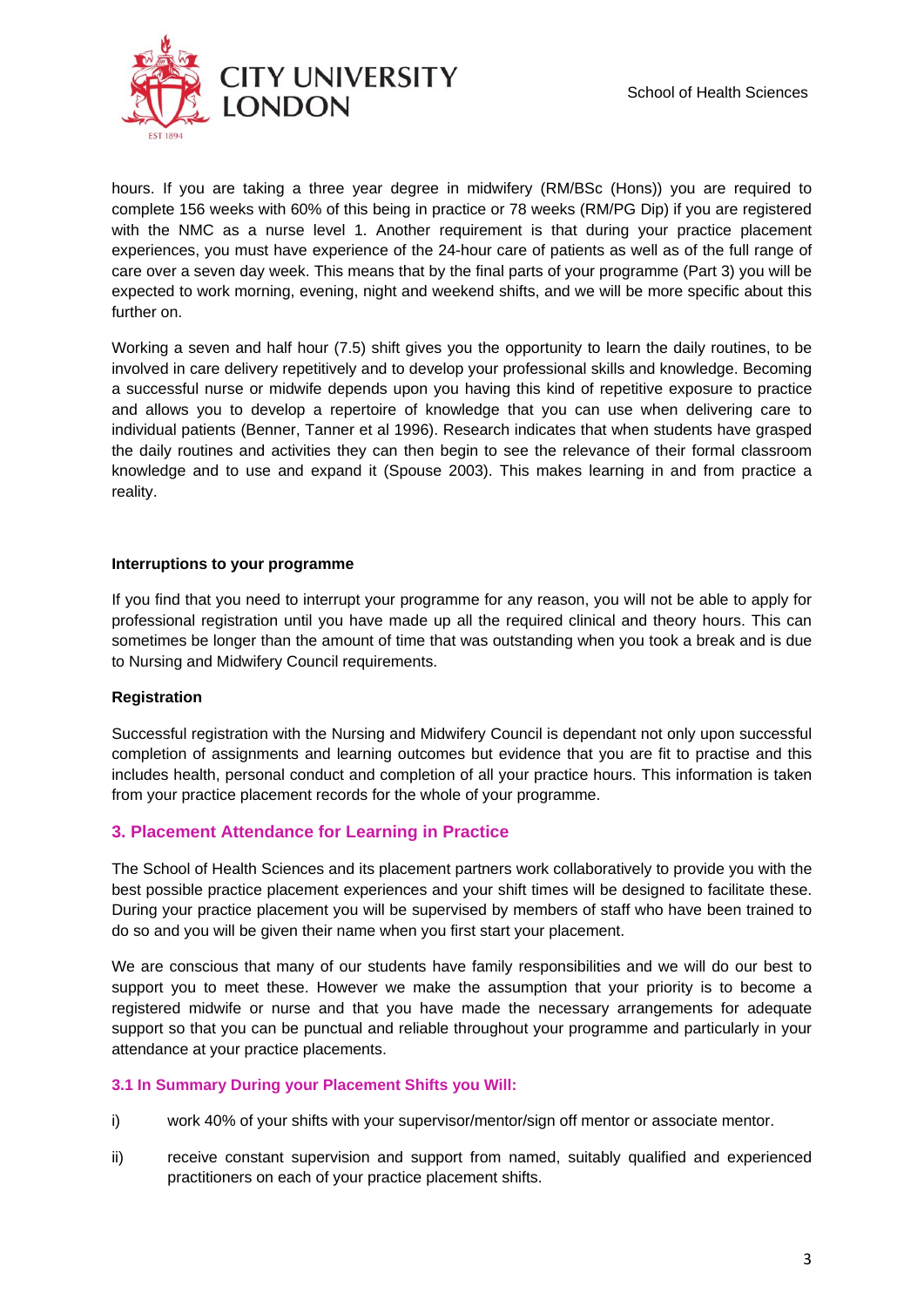

- iii) work over the 24 hour, seven day a week range of shifts (unless you are a first year student/ or Part 1).
- iv) participate in the delivery and management of care provided to patients/clients in the placement setting.
- v) ensure that you have sufficient exposure to the normal every-day care of patients/clients to meet the learning outcomes of your placement.
- vi) ensure that you complete the prescribed number of hours for your placement during your placement allocation.
- vii) ensure that your Practice Hours record is accurate and is signed by your Placement Mentor/Sign Off Mentor or Placement Manager by the last date of your placement and that this is submitted with your Practice Assessment Document (PAD).

#### **3.2 Exceptional Circumstances**

If in an exceptional circumstance you have specific difficulties about attending a specific shift, you may be able to negotiate some flexibility providing you can meet the criteria in 3.1 and the following:

i) the change of shift (time) has been agreed with your mentor/sign off mentor and your placement manager.

ii) you adhere to this agreement.

#### **3.3 Placement Shift Hours**

Your placement experience will normally consist of five days of 7.5 hours (i.e. 37.5 hours per week) and you will be notified of the total number of hours to be completed by the Programme Director.

These practice hours are designed to meet the requirements identified in 3.1 and to:

- i) provide opportunities to attend practice placement related seminars and tutorials.
- ii) include one short tea/coffee break of 15 minutes.

N.B. Your main meal break is not counted as practice hours. When undertaking longer shifts such as night duty your meal breaks will be calculated to reflect the difference.

#### **3.3.1 Public / Bank Holidays**

Students are not required to work on a Public Holiday (Back Holiday).

#### **3.3.2 Working Long Day Shifts**

Students may work long day shifts providing the following criteria can be met: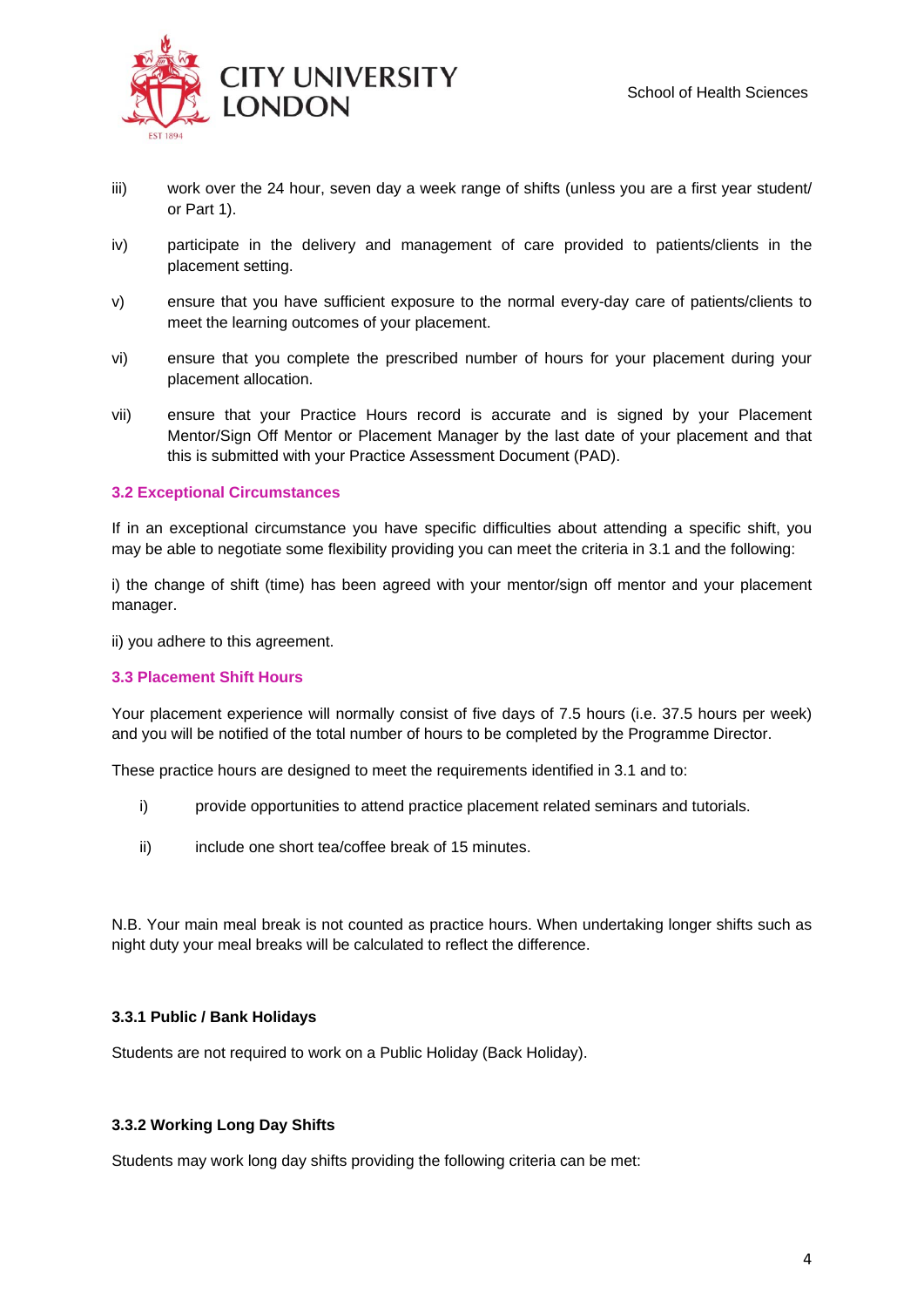

- i) if you, the student, are willing to work long day shifts.
- ii) if long day shifts are a normal pattern of work for the placement staff.
- iii) iii) if you will receive supervision and mentored educational support.
- iv) if you work the equivalent of 37.5 hours a week (150 hours in a 4 week period).

# **3.4 Weekend and Night Duty Arrangements**

# **3.4.1 First year (Part 1) midwifery and nursing students**

- i) As a first year nursing or midwifery student you may work one weekend (whole or part) in any single placement allocation where the service is open.
- ii) However, if you wish to gain a specific placement experience that only takes place at weekends you may work more than one weekend as part of your placement hours providing you will have effective educational support and that it does not compromise your ability to meet your learning outcomes for the placement.
- iii) As a first year student you will not normally work night duty as this is not appropriate experience for this part of your programme.

# **3.4.2 Second and third (Part 2 and Part 3) year nursing and midwifery students**

Over the second and third years of your programme you should plan to work a minimum of 6 night shifts and generally a maximum of 12 night shifts. If you work more night shifts than these it could prevent you from achieving your learning outcomes and thus becoming registered with the Nursing and Midwifery Council. You may only work night shifts if you are working alongside your mentor or under the supervision of a registered practitioner.

# **4. Undertaking Paid Employment**

i. If you are receiving a bursary (NHS Bursary) at City University London you are permitted to undertake paid employment providing it does not amount to 20 hours or more in any 7 day period.

ii. You are not permitted to precede or follow a period of paid employment with a programme practice placement shift (known as back to back working). If you are found to have worked in this manner you will be subject to disciplinary procedures, both by your employer and by the university.

iii. European Working Time Directives – Under the terms of the European Working Time Directives you are not permitted to undertake any form of paid employment where the combination of your placement hours and your working hours amount to 48 hours or more over any seven (7) day period. If you are found to have breached this Directive you will be subject to disciplinary proceedings by both the university and by your employer.

# **5. Sickness or Negotiated Absence from Placements and your Programme**

Your attendance on placements must be accurately monitored and recorded to meet the requirements of the Nursing and Midwifery Council (NMC) for successful completion of your programme. Any kind of absence, including absence due to sickness or injury that occurs either during School-based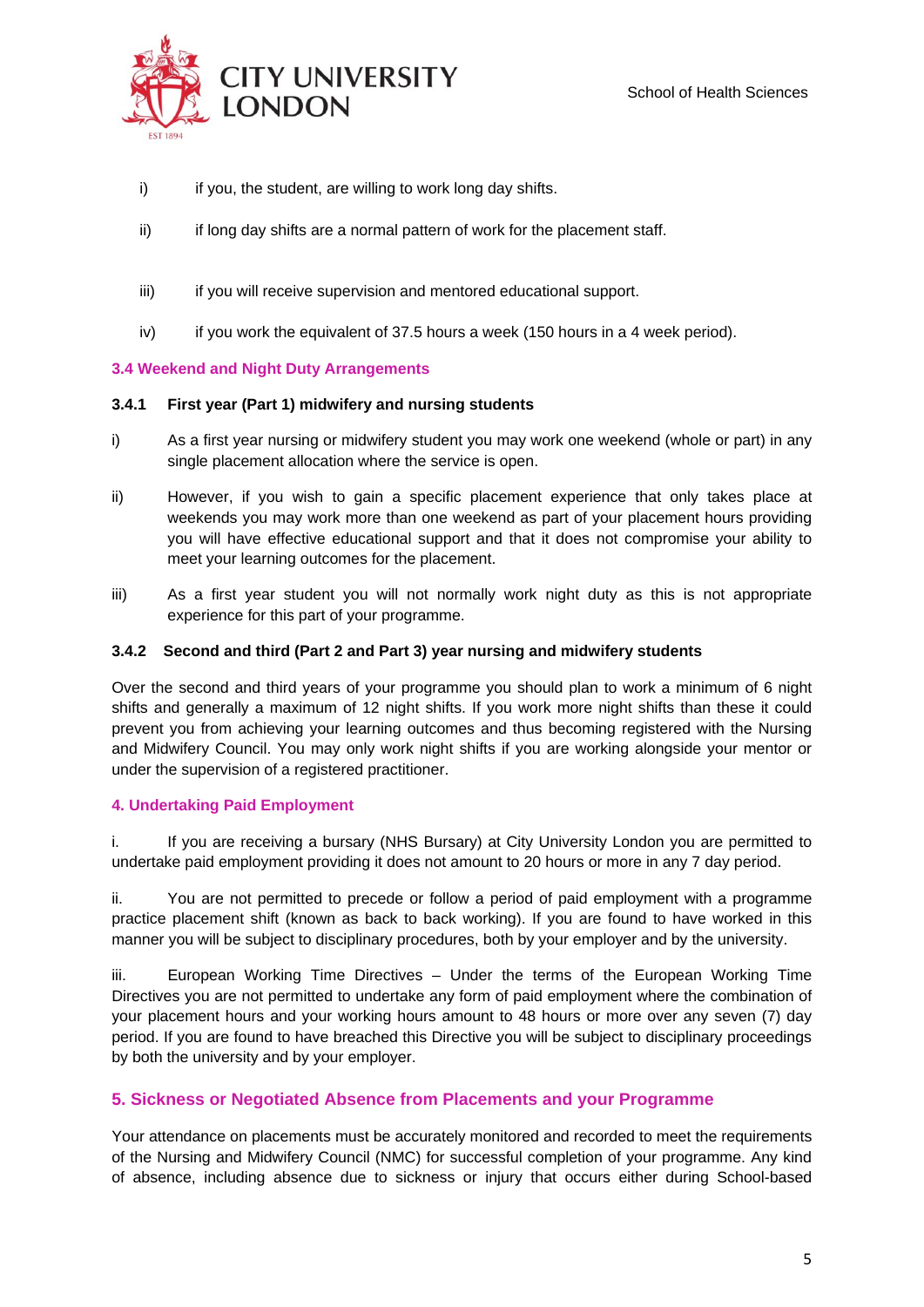

activities, practice placements or annual leave must be recorded. The Programme Officer (Admin team) must be notified of any sickness/injury or absence immediately and relies upon your good communication skills.

It is important that you keep your own records in case of any discrepancy. Whilst on placement you must make sure that any absence caused by sickness or injury is accurately recorded on your Practice Hours Sheet (in your Practice Assessment Document (PAD) and then initialled. The placement staff may also wish to keep a record of any absence that you have during your allocation (sickness or otherwise).

Details of all your absence (due to sickness or otherwise) is recorded by The School Health Sciences, and your Programme Director and Personal Tutor are able to access this data (dates and frequency only). This information is used for writing your reference or for making decisions about recommending you as Fit for Practice to the Nursing and Midwifery Council and thus your fitness for professional registration.

You must always discuss your sickness/injury or negotiated leave with your Personal Tutor and / or Programme Director so that you can agree plans for making up lost time from your programme if this is required. You need to be aware that if you receive a bursary, your payments may be affected by your absence/ certificated sick leave.

#### **5.1 Sickness and Injury Affecting Attendance on Practice Placements**

The following explains actions you need to take during periods of sickness/injury in order to ensure accurate records are made.

As soon as you know that you will be unable to attend for your duties you must:

- contact your mentor or placement area manager
- contact the University sickness number (07624 819 021) sending a text message giving your student number, name, cohort and dates of sickness.
- if you are receiving salary support (seconded) you must notify your employer immediately of any sickness or absence. You must give the following information:
	- i) your name, cohort and student number
	- ii) the name of your placement and placement mentor
	- iii) the estimated dates that you are taking sick leave.

When you phone your placement area you should try to speak to the registered midwife/nurse in charge or your mentor and take a note of the name of the person taking your message. Ask this person to record your message in the work diary/message book, and make sure that you check that they have the correct information.

You must also: make a record of the dates of sickness or absence in your own attendance record along with the date and time of notification and the name of the person you spoke to.

#### **5.2 Returning to your Programme**

When you are fit enough to return to your placement, you must notify the Programme Director and your Personal Tutor that you are now fit to return. If you would normally be attending a practice placement you must also contact your Placement Mentor to let them know that you are now fit to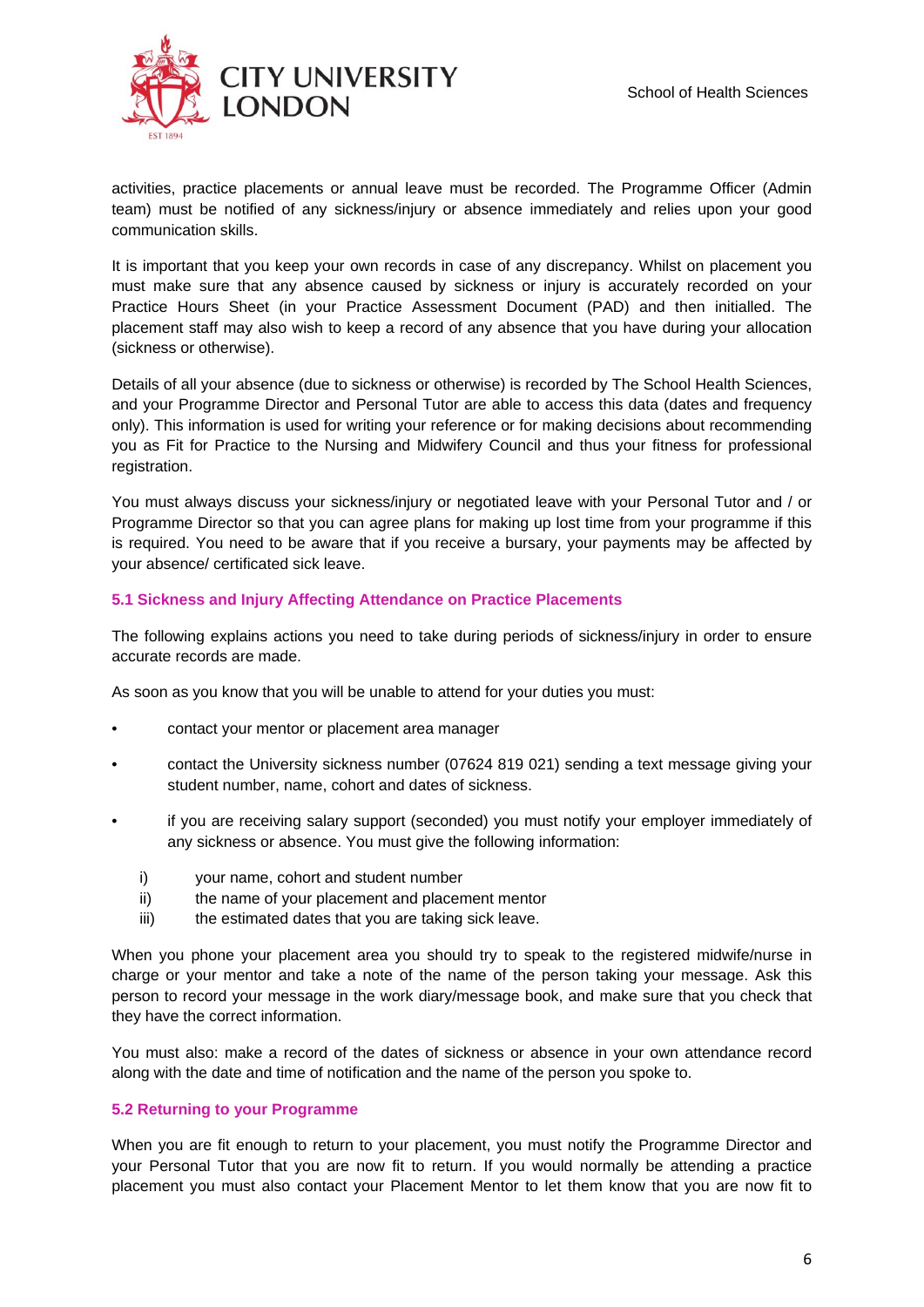

return to your placement and to discuss your shift times. The following exceptions apply: If you are returning from sick leave, as a result of any of the following you must get advice and certified health clearance either from your GP or from City University London, Occupational Health (OH). This may be discussed with your Personal Tutor or your Programme Director. If you have:

- i) suffered from diarrhoea and vomiting for more than 48 hours.
- ii) been sick whilst overseas (especially in a tropical country).
- iii) sustained a significant muscular-skeletal injury, such as those from a road traffic accident or from back strain.
- iv) a highly infectious skin conditions such as: scabies.
- v) contact with an infectious disease e.g. chicken pox, rubella, TB.
- vi) an allergic reaction to a substance or product, e.g. latex gloves.
- vii) a long term condition (this is defined as more than four weeks and as a result of suffering from any condition, illness or injury).
- vii) frequent episodes of sickness/absence.

N.B. You are not permitted to undertake practice placements until you have received clearance from the City University London Student Occupational Health Service (OH). Your Programme Director will organise an appointment for you with OH.

#### **5.3 Sickness Certification**

You are required to provide certification of your sickness or injury that covers the whole period of absence, including sickness/injury that occurred prior to or during annual leave. This certificate should be sent to:

Programme Officer, Under Graduate Studies, City University, School of Health Sciences, Northampton Square, London EC1V 0HB.

If you have been sick or injured requiring:

i) a self-certificate covering up to four (4) consecutive days of absence.

ii) a medical certificate after eight (8) consecutive day of absence. This must be sent to the School within 6 days of completion of the earlier certificate.

# **6. Injury Whilst on Duty**

If you have sustained an injury (e.g. sharps/splash) whilst on duty you must:

i) inform the manager of your placement area. If this person is not available you must contact the Trust Occupational Health Department or the Accident and Emergency Department.

ii) complete an incident form and follow the local Trust/organisation policy under the guidance of the manager or the person in charge of your placement location.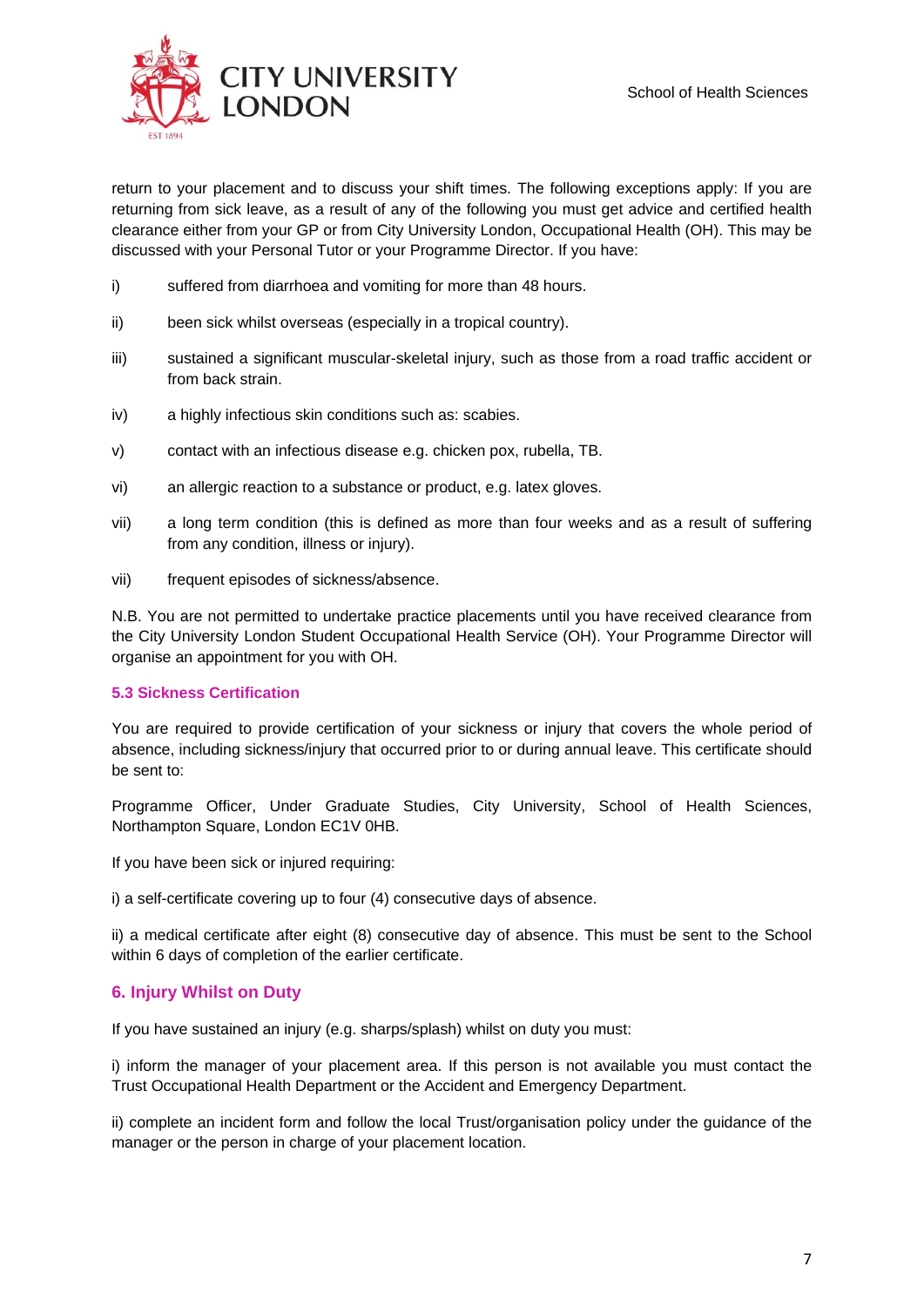

# **7. Pregnancy**

i. If you become pregnant during your programme and you are undertaking practice placement experiences, you and your baby may be at risk, so it is essential that you notify your Programme Director as well as your Personal Tutor as soon as you are aware that you are pregnant. You will be advised to have an Occupational Health check to assess whether you need any reasonable adjustments to your practice experience (See the School Maternity Policy for more information).

ii. You may attend ante-natal appointments during your placement hours, but you may need to make up the lost time. This must be negotiated with your mentor.

iii. If you are pregnant or breast feeding and you are either going to or are on a placement you must inform your placement mentor or manager immediately so that an appropriate risk assessment can be made. This is to ensure that your health and safety needs are met during your placement.

• If the placement is considered to be too hazardous for you to continue your placement experience then either an alternative placement will be found or if this is not possible and no other reasonable option is available, you may have to commence your maternity break.

• When you know the likely date for you to return to your programme you must provide your Programme Director with no less than 4 weeks' notice of your proposed return so that the necessary arrangements can be made, and you can be given the exact date of your return. This date will depend upon the availability of a place being available for you. (see Maternity Policy for Pre-Registration nursing and midwifery students).

#### **8. Compassionate Leave and other Leave in Special or Exceptional Circumstances**

#### **8.1 Compassionate Leave**

i) You may apply to your Programme Director / Personal Tutor or your placement mentor or manager for compassionate leave if you are facing a situation such as bereavement of a close family member, partner or other situation causing serious distress. This time is added to any sickness or absence record and you may have to make up the time according to the agreement with your Programme Director.

ii) You are normally allowed to take a maximum of three days compassionate leave.

iii) If you require a longer period of compassionate leave you must contact your Programme Director or their designated deputy who can then grant, if appropriate, a request for a longer period of compassionate leave.

iv) You must make sure that you inform your personal tutor, your mentor or practice area manager if you are in practice as soon as you have permission to take this compassionate leave.

#### **8.2 Negotiated Leave for any Other Purpose**

i. Absence for paternity leave or carer leave: you may apply to your Personal Tutor and your Programme Director for special paternity leave or carer's leave. This time may need to be made up to meet the requirements of your programme and the Nursing and Midwifery Council. This is because if you are taking a full time pre-registration programme it has to be completed within 5 years of the start date.